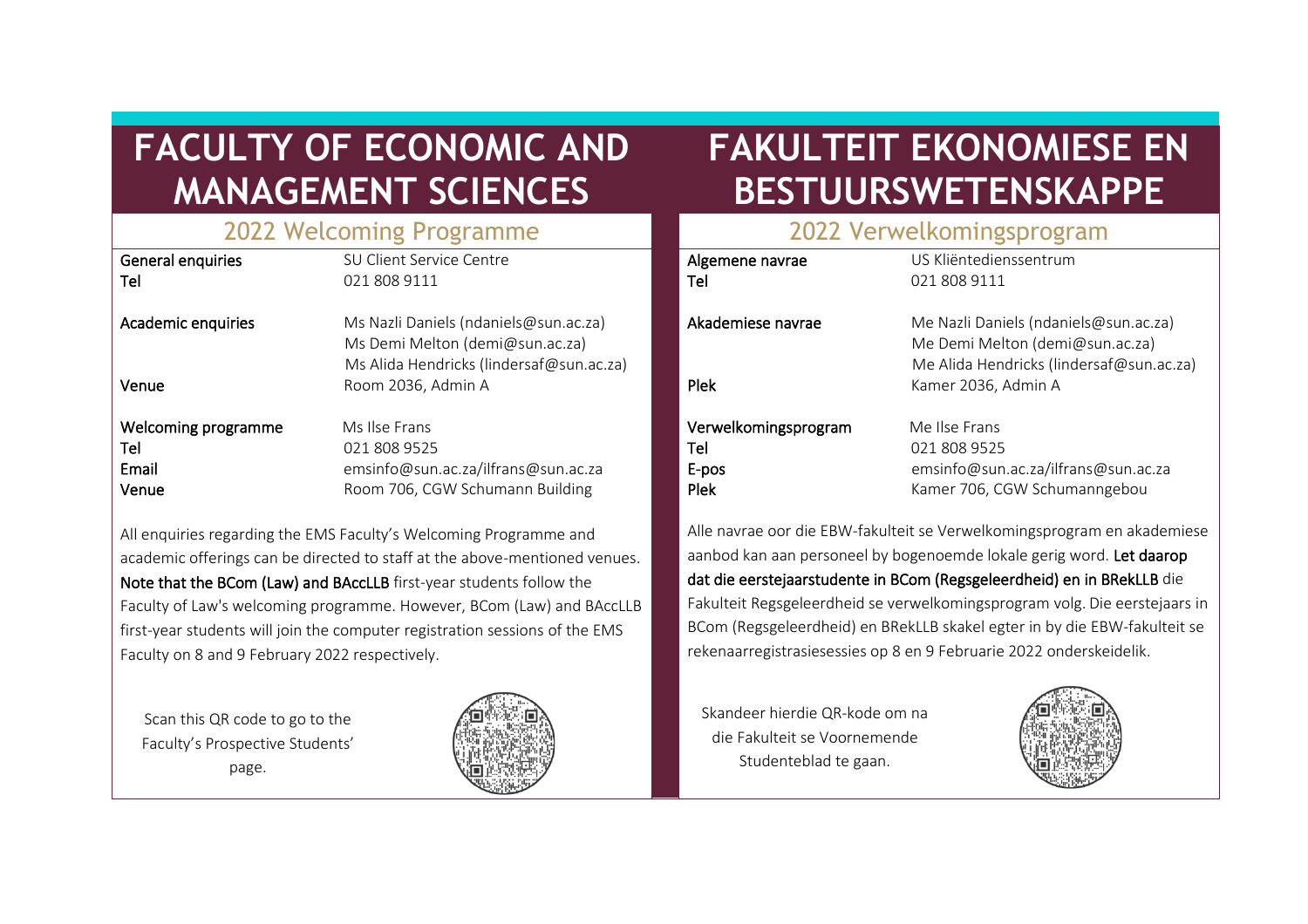#### **THURSDAY, 3 FEBRUARY PARENT MEETING WITH THE DEAN 14:30 – 16:00**

Parents of EMS students meet the Dean, staff and Student Committee (only parents, no students). Registration for this meeting is compulsory.

The session will be presented face-to-face in one venue. The presentation will also be streamed to other venues on campus. Parents who are oncampus can take part in a face-to-face Q&A outside the building after the presentations.

Parents can also join the session via Microsoft Teams from their own homes. An online Q&A session will follow the presentations on Microsoft Teams.

Venue: Van der Sterr and CGW Schumann Buildings on campus or online via Microsoft Teams.

[Sign up](https://forms.gle/tbUL2qyrqEQD2YDs7) here if you would like to attend the session face-to-face. Due to COVID-19 restrictions we can only allow a limited number of parents on campus and per venue.

[Sign up](https://forms.gle/MU1epXuQVYvf3yXd6) here if you would like to attend the session online via Microsoft Teams.

Please note: The Rector's welcoming follows at 18:00 and takes place next to the Coetzenburg Centre.

#### **DONDERDAG, 3 FEBRUARIE OUERONTMOETING MET DIE DEKAAN 14:30 – 16:00**

Ouers van EBW-studente ontmoet die dekaan, personeel en Studentekomitee (slegs ouers, geen studente). Hiervoor is registrasie verpligtend.

Hierdie sessie sal van aangesig-tot-aangesig in een lokaal aangebied word en na ander lokale op kampus herlei word. Ouers wat hulle op kampus bevind, kan na afloop van die aanbieding 'n vraag- en-antwoordsessie buite die gebou bywoon.

Ouers kan ook die sessie tuis via Microsoft Teams bywoon. Die aanbieding sal gevolg word deur 'n aanlyn vraag- en antwoordsessie op Microsoft Teams.

Plek: Van der Sterr- en CGW Schumanngeboue op kampus of aanlyn via Microsoft Teams.

[Kliek hier](https://forms.gle/tbUL2qyrqEQD2YDs7) en registreer om die sessie van aangesig-tot-aangesig by te woon. Weens COVID-19-beperkings kan ons slegs 'n beperkte aantal ouers op kampus en per lokaal toelaat.

[Kliek hier](https://forms.gle/MU1epXuQVYvf3yXd6) en registreer om die sessie aanlyn via Microsoft Teams by te woon.

Let wel: Die Rektorsverwelkoming volg om 18:00 en vind reg langs die Coetzenburg Sentrum plaas.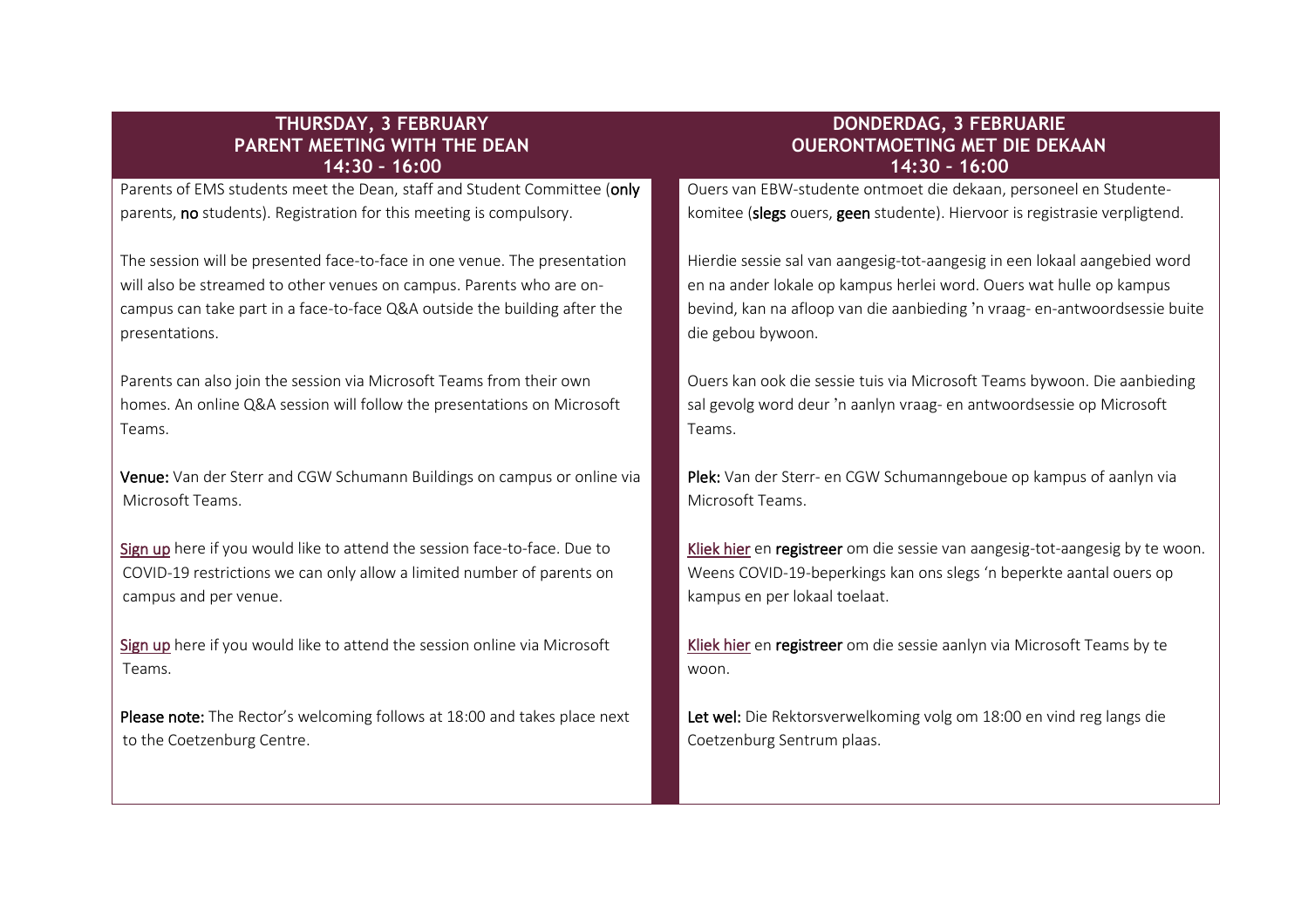#### **FRIDAY, 4 FEBRUARY INFORMATION SESSION FOR ALL EMS FIRST-YEAR STUDENTS 08:30 – 12:00 (per programme)**

*This session is compulsory for all EMS first-year students.* 

Students meet the role-players in the Faculty, including the Dean, Vice-Dean, lecturers, Student Committee and support staff, and receive important and valuable information regarding their studies. *Venues are subject to change due to COVID-19 restrictions.*

| $08:30 - 10:00$                    |                                 |
|------------------------------------|---------------------------------|
| Programme                          | Venue                           |
| BCom (Actuarial Science)           | Van der Sterr 2121 (Entrance 1) |
|                                    | Van der Sterr 3124 (Entrance 1) |
| BCom (Industrial Psychology)       | Van der Sterr 1017 (Entrance 5) |
| BCom (Management Sciences)         | Kruiskerk, Victoria St          |
| BCom (Management Sciences) EDP     | CGW Schumann 101                |
| BCom (Economic Sciences)           | Van der Sterr 1010 (Entrance 6) |
| BCom (International Business)      | Van der Sterr 1046 (Entrance 1) |
|                                    | Van der Sterr 1031 (Entrance 3) |
| BCom (Mathematical Sciences)       | Van der Sterr 1033 (Entrance 2) |
| <b>BDatSci</b>                     | Van der Sterr 1003 (Entrance 6) |
| Diploma in Sustainable Development | Van der Sterr 2118 (Entrance 1) |
| $10:30 - 12:00$                    |                                 |
| Programme                          | Venue                           |
| <b>BAcc</b>                        |                                 |
| BCom (Financial Accountancy)       | Kruiskerk                       |
| BCom (Management Accounting)       |                                 |

### **VRYDAG, 4 FEBRUARIE INLIGTINGSESSIE VIR ALLE EBW-EERSTEJAARSTUDENTE 08:30 – 12:00 (per program)**

*Hierdie sessie is verpligtend vir alle EBW-eerstejaarstudente.* 

Studente ontmoet die rolspelers in die Fakulteit insluitende die Dekaan, Visedekaan, dosente, Studentekomitee en steunpersoneel en ontvang belangrike en waardevolle inligting rakende hul studies. *Lokale is onderhewig aan verandering as gevolg van COVID-19-beperkings.*

| $08:30 - 10:00$                    |                               |
|------------------------------------|-------------------------------|
| Program                            | Lokaal                        |
| BCom (Aktuariële Wetenskap)        | Van der Sterr 2121 (Ingang 1) |
|                                    | Van der Sterr 3124 (Ingang 1) |
| BCom (Bedryfsielkunde)             | Van der Sterr 1017 (Ingang 5) |
| BCom (Bestuurswetenskappe)         | Kruiskerk, Victoriastraat     |
| BCom (Bestuurswetenskappe) VGP     | CGW Schumann 101              |
| BCom (Ekonomiese Wetenskappe)      | Van der Sterr 1010 (Ingang 6) |
| BCom (Internasionale Besigheid)    | Van der Sterr 1046 (Ingang 1) |
|                                    | Van der Sterr 1031 (Ingang 3) |
| BCom (Wiskundige Wetenskappe)      | Van der Sterr 1033 (Ingang 2) |
| <b>BDatWet</b>                     | Van der Sterr 1003 (Ingang 6) |
| Diploma in Volhoubare Ontwikkeling | Van der Sterr 2118 (Ingang 1) |
| $10:30 - 12:00$                    |                               |
| Program                            | Lokaal                        |
| <b>BRek</b>                        |                               |
| BCom (Finansiële Rekeningkunde)    | Kruiskerk                     |
| BCom (Bestuursrekeningkunde)       |                               |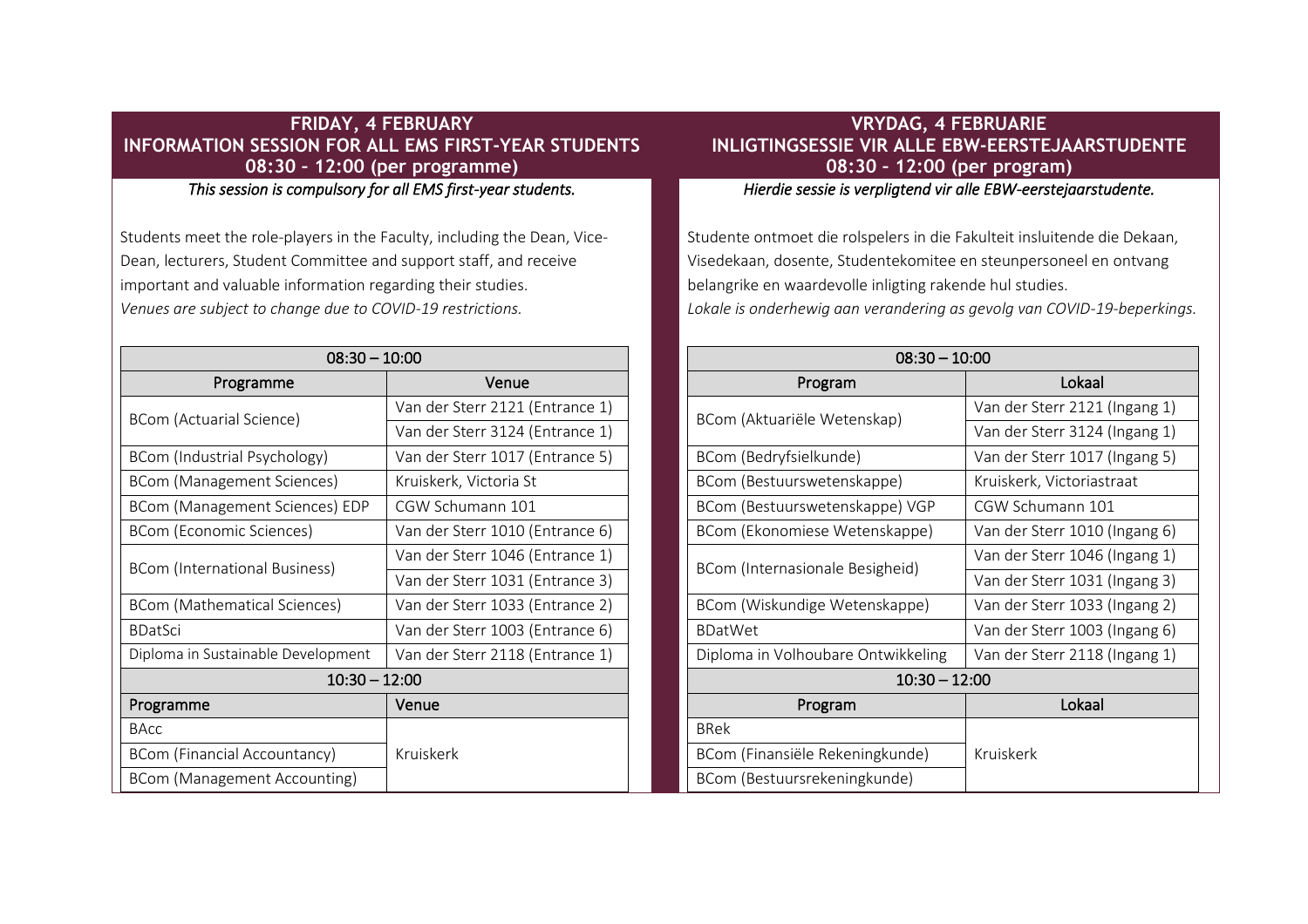|                                                                                                                      | <b>MONDAY, 7 FEBRUARY</b><br><b>LIBRARY VISIT</b><br>08:30 - 11:00 (According to surname)                                                                                                                                                                                                                                                                                | <b>MAANDAG, 7 FEBRUARIE</b><br><b>BIBLIOTEEKBESOEK</b><br>08:30 - 11:00 (Volgens van)                                                                                                                                                                                                                                                                                                                  |
|----------------------------------------------------------------------------------------------------------------------|--------------------------------------------------------------------------------------------------------------------------------------------------------------------------------------------------------------------------------------------------------------------------------------------------------------------------------------------------------------------------|--------------------------------------------------------------------------------------------------------------------------------------------------------------------------------------------------------------------------------------------------------------------------------------------------------------------------------------------------------------------------------------------------------|
|                                                                                                                      | This session is compulsory for all EMS first-year students.                                                                                                                                                                                                                                                                                                              | Hierdie sessie is verpligtend vir alle EBW-eerstejaarstudente.                                                                                                                                                                                                                                                                                                                                         |
| library.) Groups are divided as follows:<br>$08:30 - 09:00$<br>$09:00 - 09:30$<br>$10:00 - 10:30$<br>$10:30 - 11:00$ | EMS students visit the Stellenbosch University library for an orientation<br>session. (Please assemble 10 min prior to appointment at reception desk of<br>Group 1 (surnames $A - F$ )<br>Group 2 (surnames $G - L$ )<br>Group 3 (surnames $M - Q$ )<br>Group 4 (surnames $R - Z$ )                                                                                      | EBW-studente besoek die biblioteek van die Universiteit Stellenbosch vir 'n<br>oriënteringsessie. (Meld asb. 10 minute voor afspraak by ontvangs van<br>biblioteek aan.) Die groepe is soos volg ingedeel:<br>$08:30 - 09:00$<br>Groep 1 (vanne $A - F$ )<br>Groep 2 (vanne $G - L$ )<br>$09:00 - 09:30$<br>Groep 3 (vanne $M - Q$ )<br>$10:00 - 10:30$<br>Groep 4 (vanne $R - Z$ )<br>$10:30 - 11:00$ |
|                                                                                                                      | MONDAY, 7 FEBRUARY<br><b>MEET THE EBSK</b><br>13:30 - 17:00<br>An information kiosk for general enquiries will be available to prospective<br>EMS students. If you prefer asking questions face-to-face, or want to meet<br>one of our student committee members, please visit us at the kiosk.<br>Venue: Open area between the Van Der Sterr and CGW Schumann Buildings | <b>MAANDAG, 7 FEBRUARIE</b><br><b>ONTMOET DIE EBSK</b><br>13:30 - 17:00<br>'n Inligtingskiosk vir algemene navrae sal beskikbaar wees vir voornemende<br>EBW-studente. As jy vrae van aangesig-tot-aangesig wil vra of een van ons<br>studentekomiteelede wil ontmoet, besoek ons gerus by die kiosk.<br>Plek: Oop area tussen die Van Der Sterr- en CGW Schumanngeboue                                |
|                                                                                                                      |                                                                                                                                                                                                                                                                                                                                                                          |                                                                                                                                                                                                                                                                                                                                                                                                        |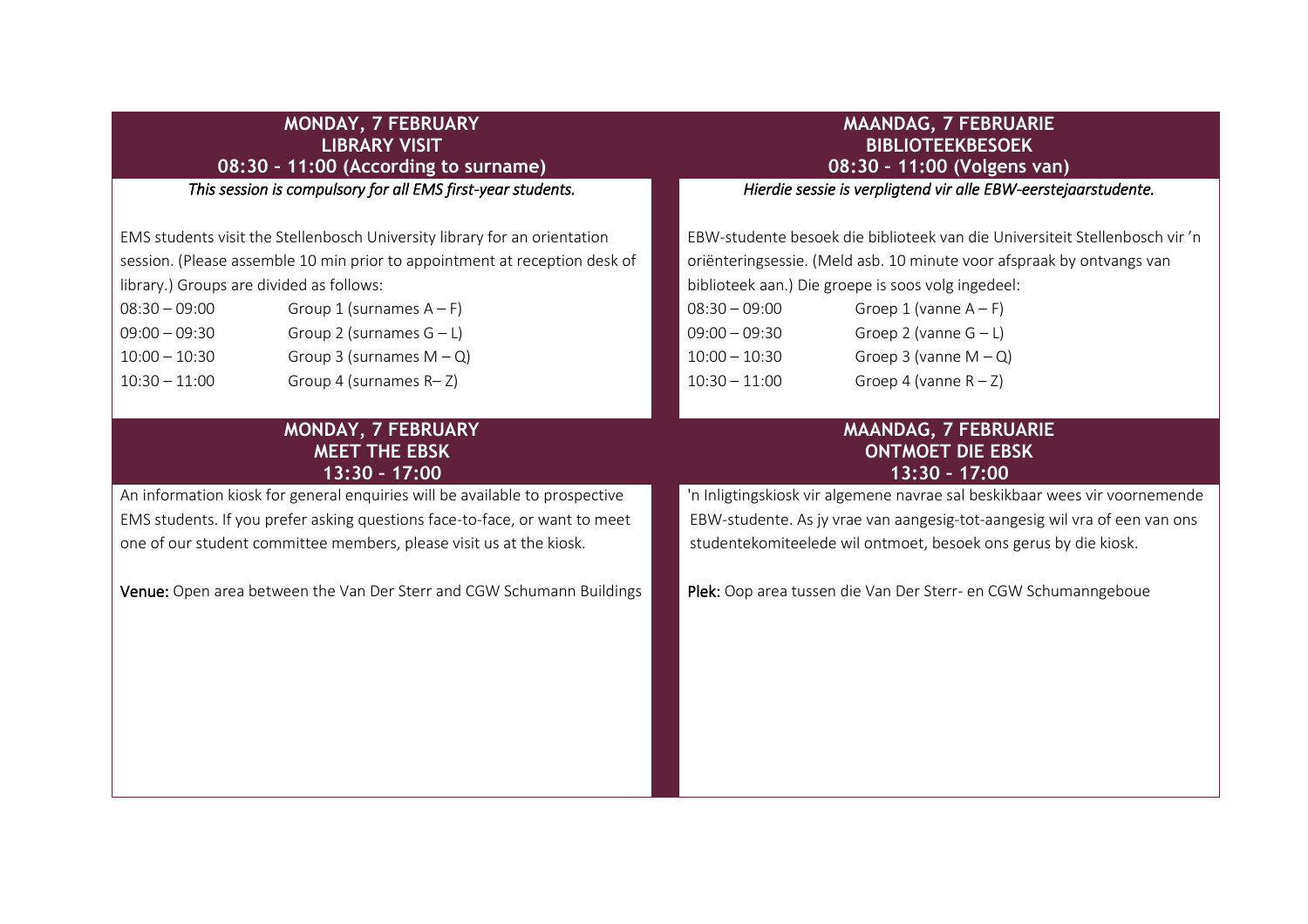#### **TUESDAY, 8 FEBRUARY COMPUTER REGISTRATION 08:00 – 16:00 (per surname)**

*First-year students only attend this session if they have trouble registering using the self-help link.* 

[Click here for self-help computer registration.](https://fharga.pages.cs.sun.ac.za/) Please note that you can only complete this step if you have already registered for your academic programme.

Please go to FHARGA in the allocated timeslot to receive assistance if you cannot register your devices on the internet and cannot activate your online profile.

| $08:00 - 10:00$ | Group 1 (surnames $A - D$ ) |
|-----------------|-----------------------------|
| $10:00 - 12:00$ | Group 2 (surnames $E - K$ ) |
| $14:00 - 16:00$ | Group 3 (surnames $L - M$ ) |

Venue: FHARGA, First floor, Langenhoven Student Centre (Neelsie)

#### **WEDNESDAY, 9 FEBRUARY COMPUTER REGISTRATION (CONTINUES)**

*First-year students only attend this session if they have trouble registering using the self-help link.* 

[Click here for self-help computer registration.](https://fharga.pages.cs.sun.ac.za/) Please note that you can only complete this step if you have already registered for your academic programme.

#### **DINSDAG, 8 FEBRUARIE REKENAARREGISTRASIE 08:00 – 16:00 (per van)**

 *Eerstejaarstudente woon slegs hierdie sessie by indien hulle probleme ondervind om via die self-help skakel te registreer.* 

[Kliek hier vir selfhelp-rekenaarregistrasie.](https://fharga.pages.cs.sun.ac.za/) Let wel dat jy slegs hierdie stap kan voltooi indien jy reeds vir jou akademiese program geregistreer het.

Gaan asseblief na FHARGA in die toegekende tydgleuf indien jy hulp benodig om jou toestelle op die internet te registreer of om jou aanlyn profiel te aktiveer.

| $08:00 - 10:00$ | Groep 1 (vanne $A - D$ ) |
|-----------------|--------------------------|
| $10:00 - 12:00$ | Groep 2 (vanne $E - K$ ) |
| $14:00 - 16:00$ | Groep 3 (vanne $L - M$ ) |

Plek: FHARGA, Eerste verdieping, Langenhoven Studentesentrum (Neelsie)

#### **WOENSDAG, 9 FEBRUARIE (VOORTSITTING VAN) REKENAARREGISTRASIE**

 *Eerstejaarstudente woon slegs hierdie sessie by indien hulle probleme ondervind om via die self-help skakel te registreer.* 

[Kliek hier vir selfhelp-rekenaarregistrasie.](https://fharga.pages.cs.sun.ac.za/) Let wel dat jy slegs hierdie stap kan voltooi indien jy reeds vir jou akademiese program geregistreer het.